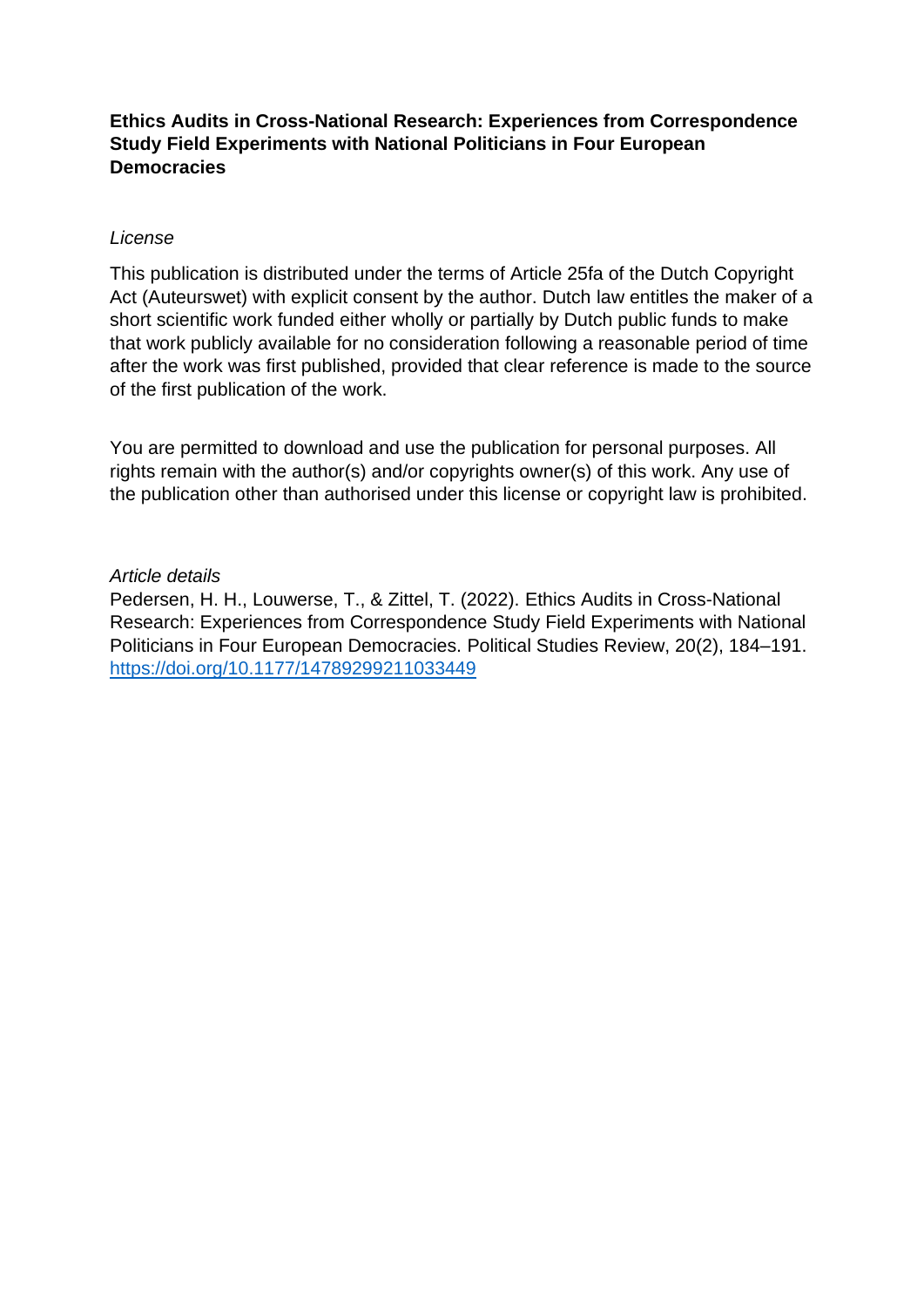Association



**Ethics Audits in Cross-National Research: Experiences from Correspondence Study Field Experiments with National Politicians in Four European Democracies**

https://doi.org/10.1177/14789299211033449 DOI: 10.1177/14789299211033449 Political Studies Review 2022, Vol. 20(2) 184–191 © The Author(s) 2021 Article reuse guidelines: [sagepub.com/journals-permissions](https://uk.sagepub.com/en-gb/journals-permissions) [journals.sagepub.com/home/psrev](https://journals.sagepub.com/home/psrev)



**Helene Helboe Pedersen<sup>1</sup><sup>1</sup>** Tom Louwerse<sup>2</sup> and Thomas Zittel<sup>3</sup>

### **Abstract**

This essay contemplates experiences from four national ethics audits designed to facilitate correspondence study field experiments with national politicians in Germany, the Netherlands, Denmark and the United Kingdom. The experimental study aims to reveal possible biases in legislators' responsiveness to distinct types of constituents such as non-partisans, lower-class constituents, ethnic minorities, and women, and to unveil possible unsubstantiated fears or misperceptions in this regard. The national research teams proposed the same experimental design but received three different ethical evaluations. Specifically, the relevant Institutional Review Boards (IRBs) in the UK and Denmark asked for two different de-briefing procedures. In the Danish case, this led to withdrawal of the experiment due to severe costs with regard to research quality. In the UK case, it led to increased risk of backlash. Our experiences imply a need for more consistent ethics regimes in the European research community designed to facilitate comparative social science research.

### **Keywords**

correspondence study field experiments, comparative research, experiments with elites, ethics audit

Accepted: 30 June 2021

<sup>2</sup>Department of Political Science, Leiden University, Leiden, The Netherlands

<sup>3</sup>Department of Social Sciences, Goethe-University Frankfurt, Frankfurt am Main, Germany

**Corresponding author:**

Helene Helboe Pedersen, Department of Political Science, Aarhus University, Bartholins Allé 7, 8000 Aarhus C, Denmark. Email: [helene@ps.au.dk](mailto:helene@ps.au.dk)

<sup>1</sup> Department of Political Science, Aarhus University, Aarhus, Denmark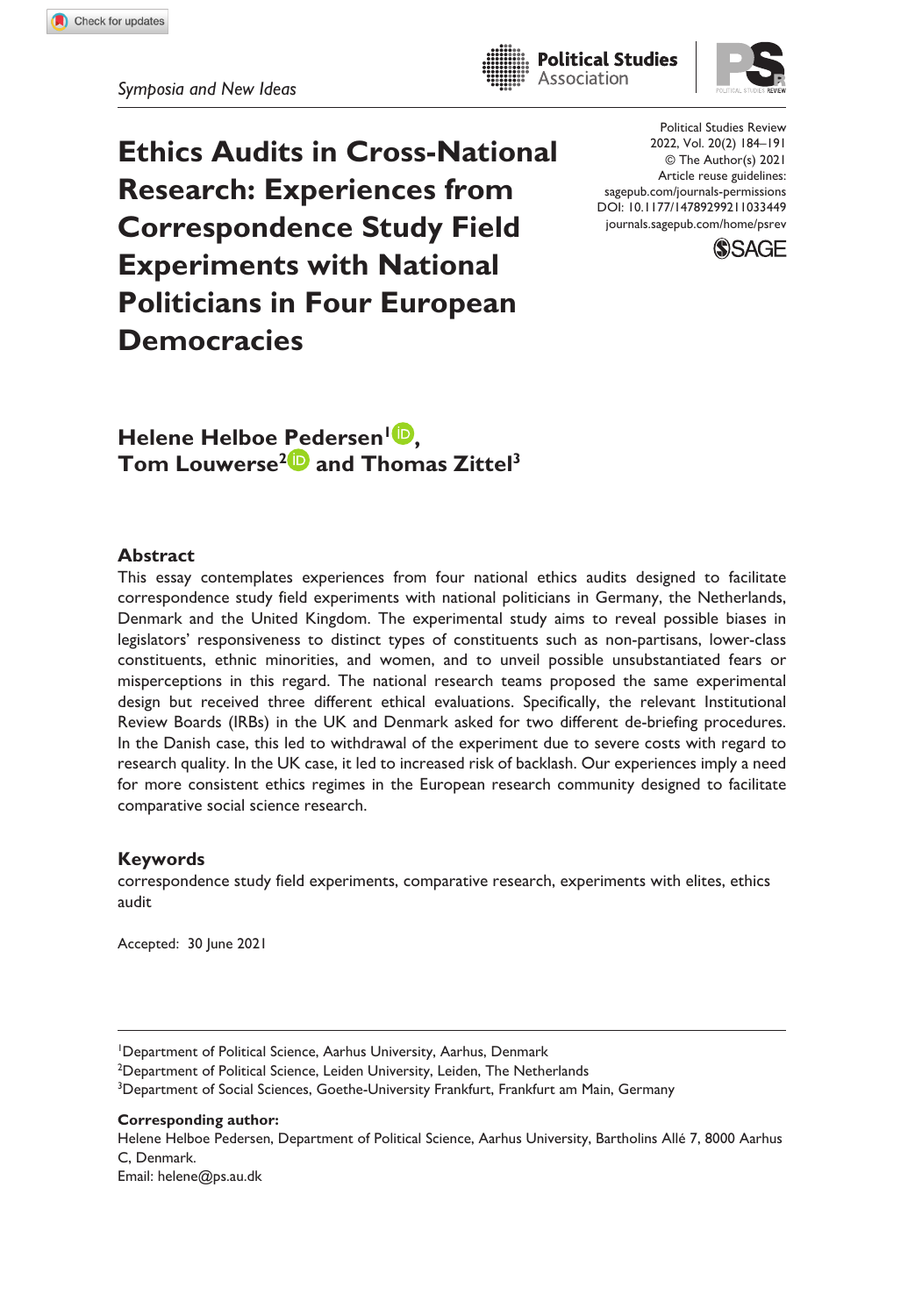## **Introduction: The Ethical Implications of Field Experiments with Politicians**

Field experiments with politicians have become a more common method in political science, because of the important scientific advantages they offer. Due to the randomized assignment of treatment conditions, field experiments allow for causal identification compared to traditional approaches such as survey or observational research. Compared to laboratory or survey experiments, they can be conducted with high external validity because they do not suffer from low response rates or self-selection bias as non-responses also count as an observation, and artificiality is less of a problem as they take place in a natural context. As such, field experiments provide important insights into the input legitimacy of democracy, such as racial discrimination (Broockman, 2013; Dinesen et al., 2021; Gell-Redman et al., 2018), gender bias (Magni and de Leon, 2020; Thomsen and Sanders, 2020; Wiener, 2020), the electoral prerequisites of geographic representation (Bol et al., 2021; Breunig et al., 2021; Giger et al., 2020), and responsiveness to publicpolicy preferences (Butler and Nickerson, 2011; Butler et al., 2012). In this vein, field experiments help us to critically assess the quality of democracy and identify needs for reform as well as unsubstantiated fears.

Despite the many benefits, field experiments with politicians entail important costs (Desposato, 2016), not only in terms of deceiving and burdening experimental subjects but also third-party effects such as distorting the political process and provoking backlashes to the profession (Zittel et al., 2021). Field experiments thus require careful ethical consideration.

In our field experiment, we aimed to go beyond the dominant mode of single-country experiments and test legislators' responsiveness to different types of constituents across four political systems, the United Kingdom, Germany, the Netherlands and Denmark. This allows us to test for the robustness of the envisioned social biases in legislators' responsiveness and to understand how institutional contexts structure interactions between citizens and politicians. To achieve these goals, we aimed to keep our experimental design constant across the four countries. Reconciling this goal with a realistic experimental design was demanding, because we had to consider country specificities. For instance, in the UK and Germany, credible citizen inquiries originate from district inhabitants expecting their representative to respond to any concern they might have. This stands in contrast to the Netherlands and Denmark, where citizens are likely to contact the policy specialist relevant to their concern. We anticipated such challenges and worked carefully to design a comparative as well as realistic experiment. But we did not anticipate the second major challenge that we discuss in this paper. In our experiment, we sought local ethics review, that is, approval of the same experimental design by four different institutional review boards (IRB). This challenge severely constrained our research and resulted in drop-out of the Danish case and costly accommodation of the design in the UK case.

In this essay, we critically reflect upon our experiences with obtaining local ethical approval within our comparative design. We delineate the procedural differences we faced across our four cases and identify the issues that resulted in substantially different rulings. With this, we wish to stress the need for more consistent ethics regimes in European contexts that accommodate the need for comparative political science research.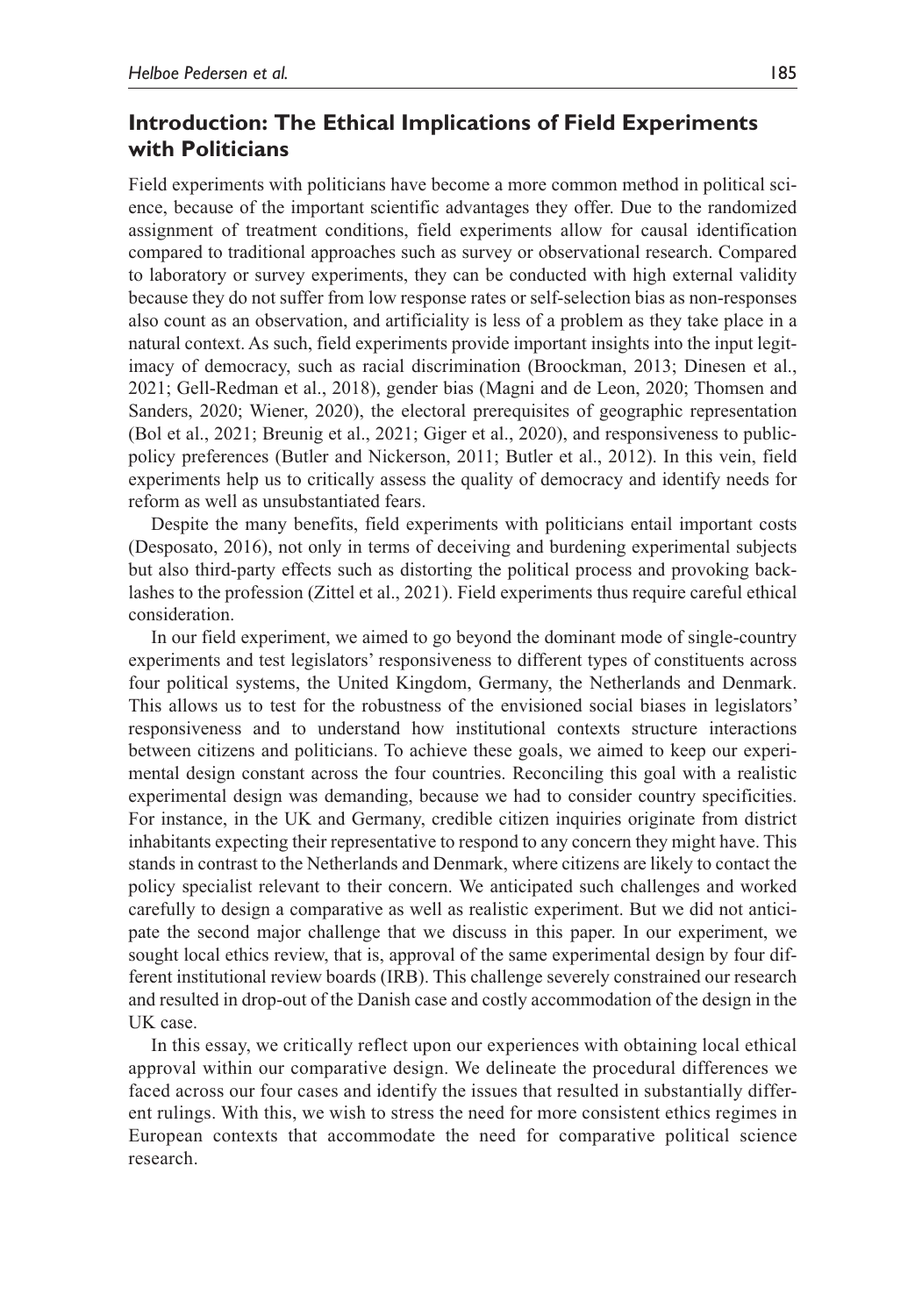## **The Context for Ethics Audits of Field Experiments with Politicians in Europe**

There is no legal framework in the European context, neither at the national nor at the supra-national level, that requires auditing of field experiments with politicians with regard to their ethics. However, the obvious issues raised by this form of research result in related expectations within different organizational spheres. This concerns, for example, universities that might require ethics audits for any research that involves humans to promote professional standards and prevent backlash. Likewise, and for similar reasons, funding agencies might require ethical statements and approval, for instance the European Union Horizon research programme (European Commission, 2020). Finally, in many scientific journals, ethical review (e.g. American Political Science Review, 2021) is a prerequisite for publishing research with humans.

This special attention to issues of research ethics in general, and the ethics of field experiments in particular, is ill matched by a tapestry of standards that lack authority and consistency. Many national political science associations have drafted ethic guidelines to inform their members. However, they neither constrain the practice of ethics audits, nor do they apply across European countries to facilitate comparative research in political science. Ethical principles have been formulated most clearly and globally for medical research driven by professional medical associations (World Medical Association, 2008), but they do not exist in the social sciences (Israel, 2014).

The American context elucidates the problems with the European ethics regime in the social sciences. In the US, any research involving humans is subject to ethical approval under the National Research Act of 1974, the ensuing Belmont Report issued in 1976, and the resulting Title 45, Part 46 of the Code of Federal Regulations: Protection of Human Subjects. This legal framework forms the authoritative basis for all IRBs and provides a legal context for further specifications issued by professional associations that aim to take issues specific to distinct disciplines into account. For example, the Council of the American Political Science Association (APSA) approved a set of principles for human subject research in the social sciences (APSA, 2020) that carefully balance different considerations in social science research. An important consideration, and particularly important for our study, is informed consent:

There are some cases in which it might be appropriate for researchers to alter or forgo the consent process. Relevant considerations include when the research is minimal risk, when seeking consent increases the risks for participants, when the research design requires the use of deception or misrepresentation, or when researchers are studying powerful actors and institutions. In each case, researchers should use their best judgment, and explain and justify their decisions in publications and presentations (APSA, 2020: 6).

In this statement, the APSA Council generally advises researchers to seek informed consent among experimental subjects. However, it ties back to the federal legal frame in the US by stressing existing leeway for weighting costs against benefits. It shifts to a discipline-specific perspective and highlights the special role of political science research in auditing institutions and actors of power and resulting needs to forego informed consent to achieve this goal.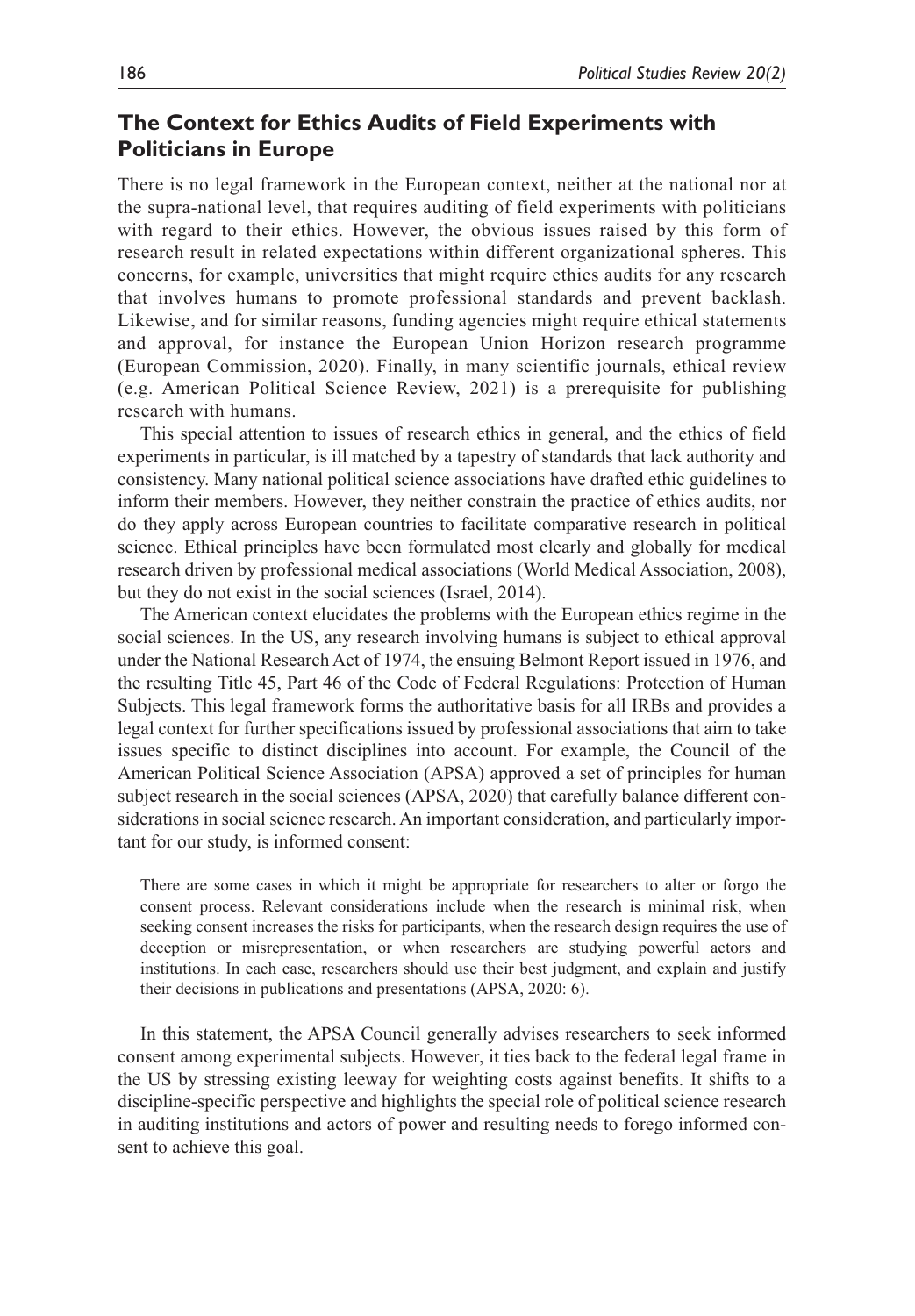## **Experiences from Local Ethics Audits in Four European Democracies**

In our four experiments, we aimed to send two waves of e-mails to members of the UK House of Commons, the Dutch *Tweede Kamer*, the Danish *Folketing* and the German *Bundestag*. The e-mails were designed to originate from fictitious senders varying in terms of ethnicity (by name), gender (by name), class status (by occupation) and partisanship (indicating to be party supporter or not). Their content expressed concerns about the societal consequences of Covid-19 and asked about strategies of the legislator and their party to navigate the country through the crisis. The pre-analysis plan elaborates the research design in greater detail (Baumann et al., 2020).

We took specific note of three ethical concerns. First, we aimed to not distort the representative process by providing misleading or false information and therefore addressed a salient issue in individual and non-positional ways, expressing worries and asking questions rather than stating distinct positions on Covid-19. Second, we aimed to minimize potential costs for participants asking about a general statement on a salient issue, which should be relatively easy to answer compared to a casework request or a request for detailed information on more arcane issues. Third, we aimed to maximize the scientific value of our study, which is crucial for justifying this kind of experimental research (Zittel et al., 2021). To achieve this, we decided to not seek informed consent and thus to engage in activity deception. Seeking consent prior to the experiment would introduce social desirability biases, i.e. only responsive legislators would have been likely to participate. Seeking consent after the experiment would most likely again introduce social desirability biases but also put additional burdens on participants having to confirm their participation and increase the risk of backlash against the profession.

After drafting the design of the planned study and its ethical justifications, the national PIs submitted a request for an ethics audit to the relevant IRBs. Substantially, this request involved the same experiment with the exact same ethical considerations. However, the application formats, the ensuing processes, and the results of these processes varied substantially across the four countries.

Table 1 provides an overview of the ethical approval processes and their results in the four countries.<sup>1</sup> One source of difference concerns the organizational level of the IRB. In Germany and the Netherlands, ethical review was performed at the faculty/school level by IRBs involving only social-science sub-disciplines. In Denmark and the UK, the review was conducted at the university level by IRBs that consisted of representatives of multiple disciplines. In the UK, the IRB is divided into sub-boards including one on social sciences, humanities and law, which was responsible for processing and deciding on the British application. The sub-committee consists of 10 members, three of which are from social science (war studies, education and business, law and political economy).<sup>2</sup> In Denmark, there are no sub-committees. The IRB consists of 10 members and a chair, three of which are from social science (law, business management, political science). The political scientist was disqualified from participating in discussions on projects proposed by political scientists, so in practice no discipline experts were involved.

A second source of difference concerns the timing of the ethical audit. In Germany and the Netherlands, PIs applied for ethical approval prior to the official reward of funding, as required by the funding agency. In Denmark and the UK, ethical approval was applied for immediately prior to the fieldwork. This means that IRBs in Germany and the Netherlands reviewed the overall research design of sending 2–3 waves of fictitious e-mails to national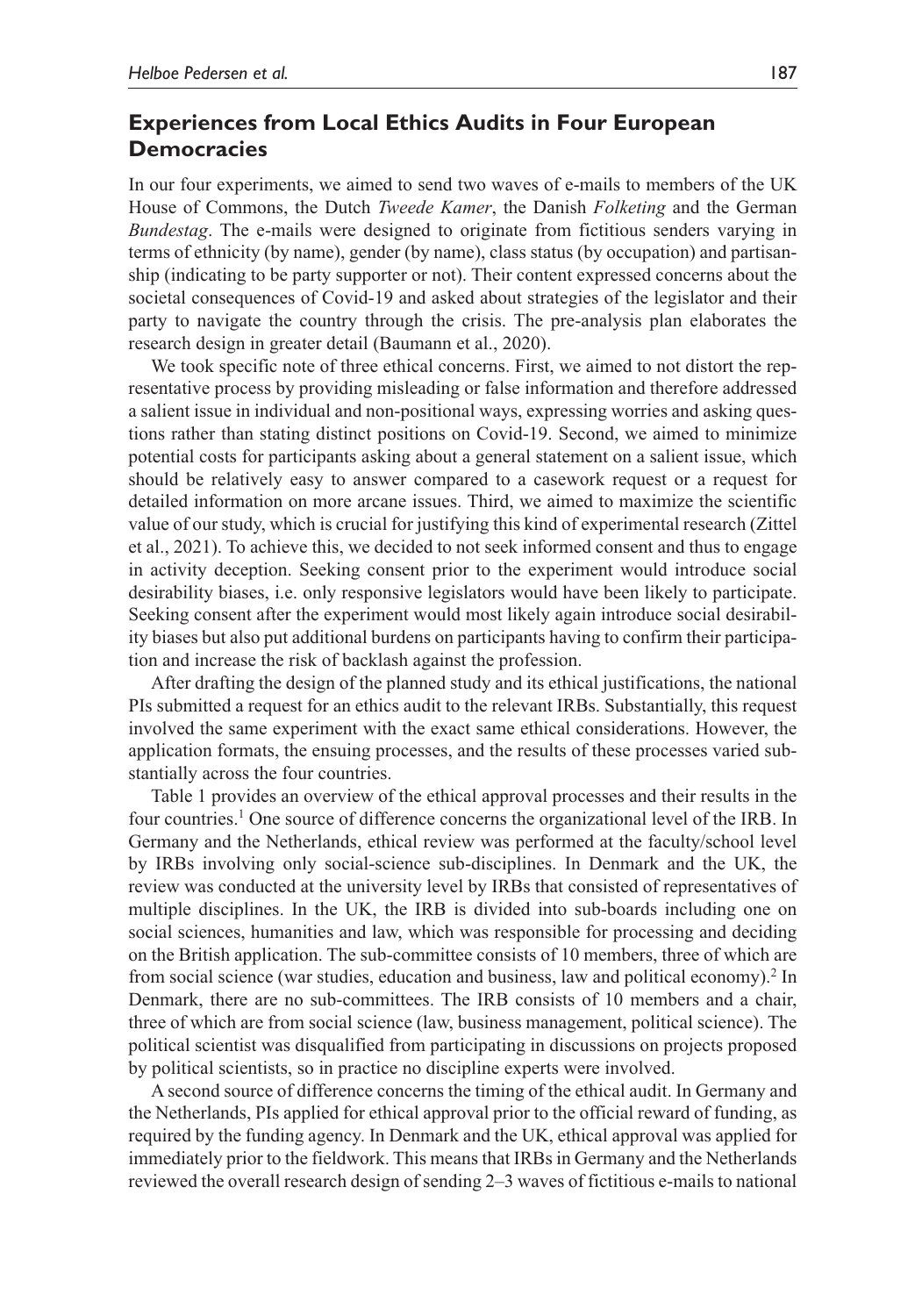|                                                | Table 1. Overview of Ethical Review Processes.                                  |                                                                                   |                                                                                                             |                                                                                                                                                                                                                                                                                                                                                                  |
|------------------------------------------------|---------------------------------------------------------------------------------|-----------------------------------------------------------------------------------|-------------------------------------------------------------------------------------------------------------|------------------------------------------------------------------------------------------------------------------------------------------------------------------------------------------------------------------------------------------------------------------------------------------------------------------------------------------------------------------|
|                                                | Germany                                                                         | Netherlands                                                                       | $\leq$                                                                                                      | Denmark                                                                                                                                                                                                                                                                                                                                                          |
| Timing of IRB<br>Level of IRB<br>audit         | Prior to official reward of<br>Faculty level<br>funding                         | Prior to official reward of<br>Faculty level<br>funding                           | Prior to fieldwork<br>University level                                                                      | Prior to fieldwork<br>University level                                                                                                                                                                                                                                                                                                                           |
| first application<br>Outcome of                | Approved after additional<br>legal transgressions were<br>questions re possible | questions re anonymity of<br>Approved after additional<br>respondents in the data | informed consent and<br>Refer to principles of<br>Disapproved.                                              | informed consent and demand pre- or<br>Disapproved. Refer to principles of<br>debriefing                                                                                                                                                                                                                                                                         |
|                                                | answered                                                                        | policy were answered                                                              | deception and demand<br>a debrief with opt-out<br>option                                                    |                                                                                                                                                                                                                                                                                                                                                                  |
| application<br>of second<br>Outcome            | Not relevant                                                                    | Not relevant                                                                      | and more details on data<br>reference GDPR-rules<br>debriefing letter to<br>Approved, ask for<br>management | opportunity. Requires debriefing with<br>opt-in requirement and no access to<br>Disapproved. Not satisfied with<br>debriefing including opt-out<br>data prior to opt-in                                                                                                                                                                                          |
| Field phase of<br>experimental<br>study        | Dec     2020<br>Nov 2 to                                                        | Dec 11 2020<br>Nov 2 to                                                           | Dec 18 2020<br>Nov 2 to                                                                                     | Not conducted                                                                                                                                                                                                                                                                                                                                                    |
| Backlash                                       | None                                                                            | None                                                                              | time expressed in the<br>regarding use of their<br>Concern among MPs<br>news                                | Not relevant                                                                                                                                                                                                                                                                                                                                                     |
| IRB: Institutional Review Board.<br>committee. |                                                                                 |                                                                                   |                                                                                                             | Anthropology and the Centre for Science and Technology Studies). In Germany, the institute of political science and the institute of sociology are linked to the faculty review<br>In the Netherlands, three institutes in the Faculty of Social and Behavioural Sciences are linked to the Ethics Review Committee Social Sciences (Political Science, Cultural |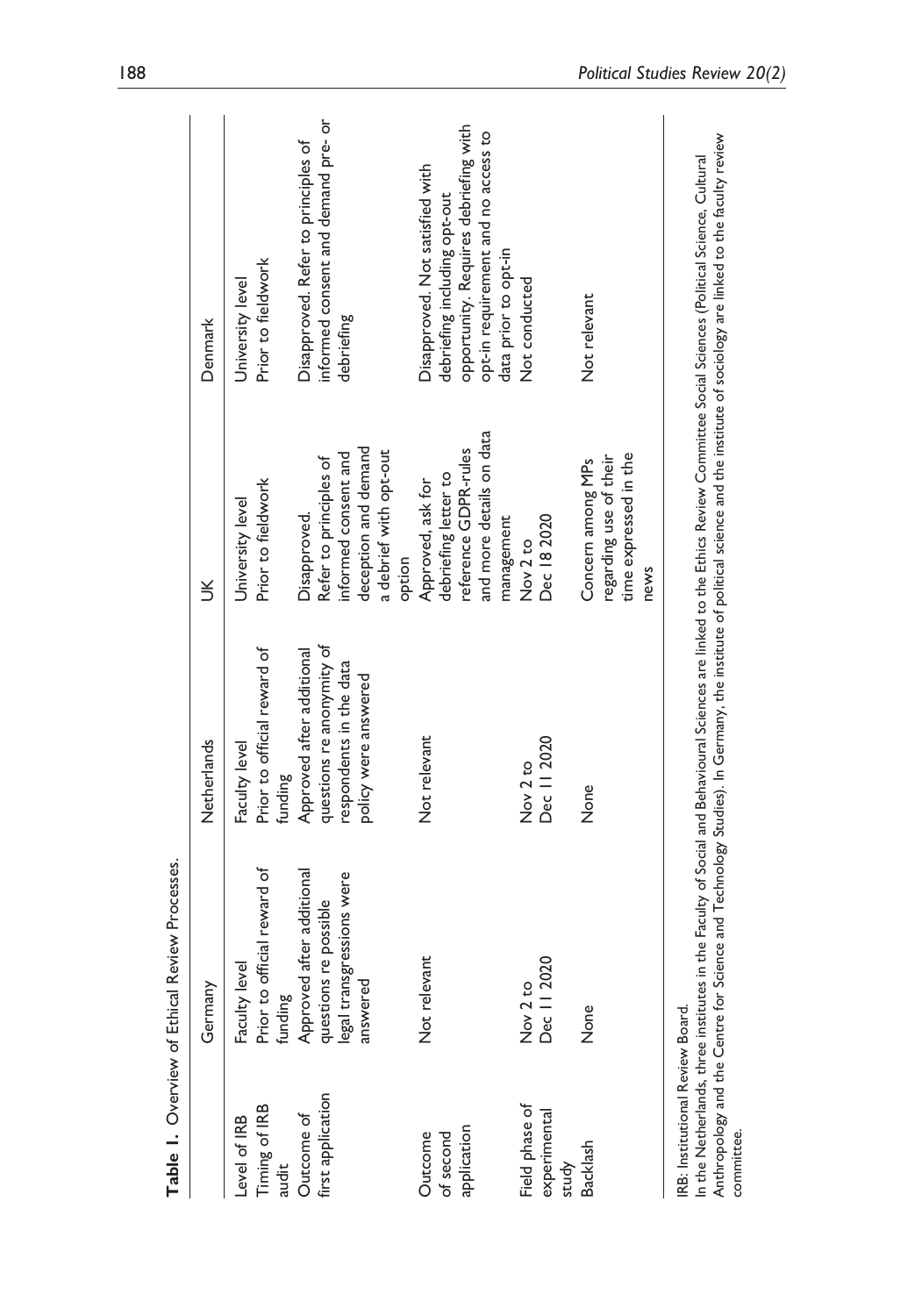MPs, whereas IRBs in Denmark and the UK also reviewed the exact stimulus material. IRBs in the UK and Denmark did not question the exact stimuli but only the overall research design and mainly the issue of informed consent. Timing and details, thus, do not seem to be decisive for the result of the audit processes.

As Table 1 shows, the outcomes of the audits differed substantively. The German and Dutch applications were approved after one review round where PIs in the Netherlands were asked to respond to written queries on data protection and the PIs in Germany to queries on legal implications. The queries were answered in writing and to the satisfaction of the IRBs. In contrast, the Danish and British applications were not approved in the first round. In both cases, IRBs required the PIs to seek consent among experimental subjects either prior to or after the experiment. The Danish IRB found that debriefing with the possibility to withdraw from the study was an invariable principle for any study including deception. National PIs decided to accommodate the concerns of the IRBs by offering a de-briefing with a drop-out option. This increased the risk of social desirability biases and backlash and caused unwanted variation in design across countries, but it seemed imperative to get ethical approval in the Danish and UK cases and to realize the envisioned comparative study.

In the second round, the Danish and British PIs submitted the exact same de-briefing letters, which included an explanation of the purpose of the research, references to the PI with contact details, an invitation to ask questions, and an option to drop out of the study. With this adjustment, the British application was approved with minor comments, including that the debriefing letter should reference GDPR-rules, and the PI should prepare a formal data-sharing agreement. In contrast, the second Danish application was not approved. The IRB states that it was willing to review the project again if the debrief included an opt-in rather than an opt-out option, and that the PI committed to not process any data prior to obtaining consent. The IRB did not refer to Danish law or internal guidelines in their answer. Based on this requirement, the Danish PI decided not to run the experiment in Denmark. Compliance with the requirements would significantly lower the scientific value of the research to the point that it would no longer justify the intervention, because the opt-in requirement would exacerbate social desirability biases and self-selection biases. Even worse, without the possibility to access data to conduct dropout analyses, it would be impossible to explore and understand such biases, making them even more damaging.

The three remaining experiments were fielded between November 2020 and December 2020. In the UK, the required de-briefing round led to public and academic debates (see Campbell and Bolet in this issue). Importantly, King's College London offered the exposed PI significant and unequivocal support throughout the process.

### **Reflections on Our Experiences**

Our experiences with local ethics audits in four European democracies illustrate the challenges to comparative field experiments with politicians caused by highly decentralized regimes and ensuing inconsistent decisions. The decentral nature of the process that we faced particularly affected our comparative study in two ways. First, it led to unwanted variance in design across the national experiments that negatively affects the comparability of the country specific studies. Second, it diminished the number of our cases and thus compromised our case-selection strategy.

We consider this outcome most unfortunate since cross-national comparative research is crucial to uncover how institutional context mediates interactions between politicians and citizens. Cross-national comparative field experiments also help to test the robustness of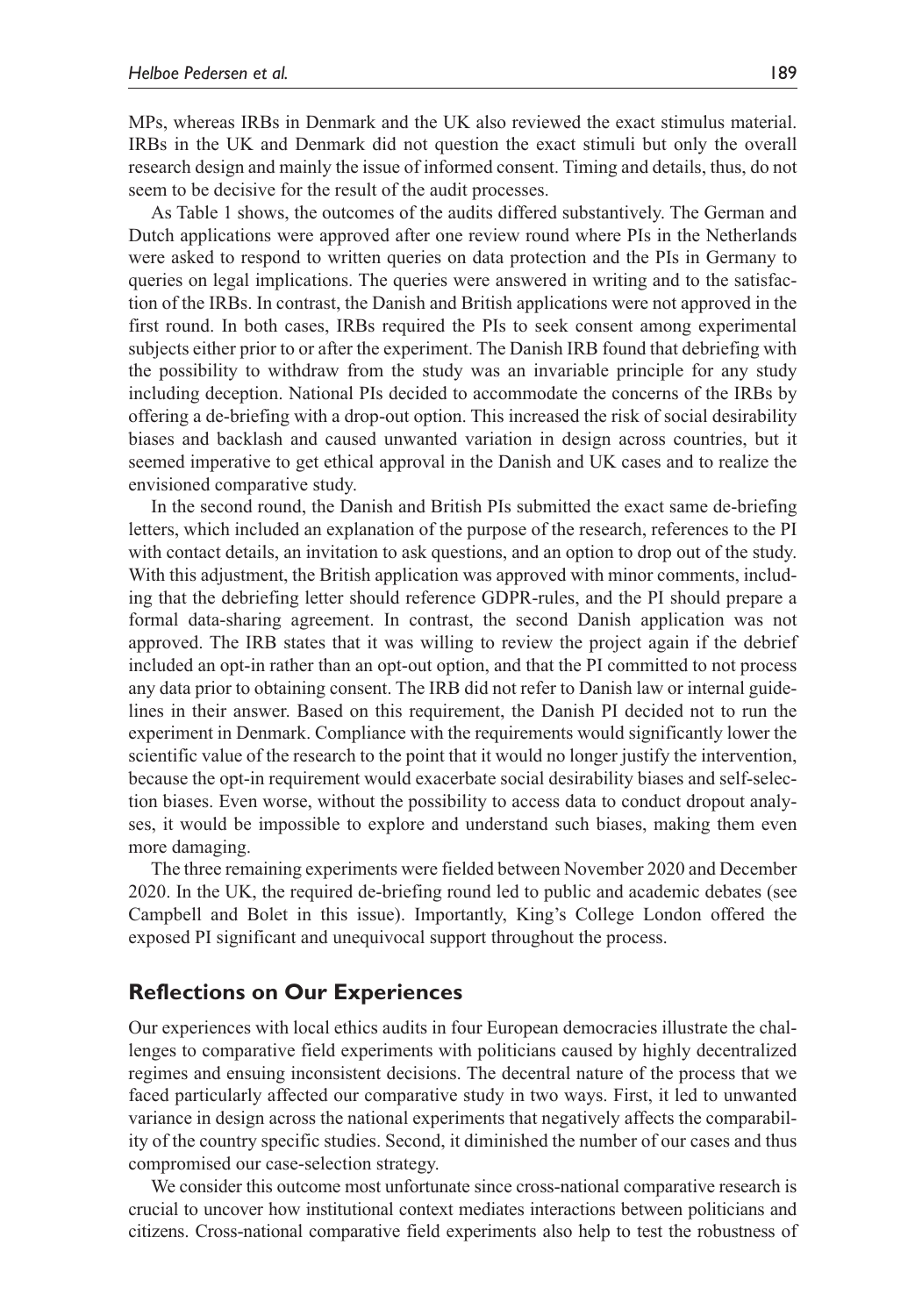distinct patterns in the interactions between politicians and citizens and thus to evaluate the generalizability of theoretical claims and case-specific evidence regarding elite behaviour.

One solution to the problem is that PIs apply to a single national IRB to carry out field experiments across countries. In our case, this was not possible due to funding structures. But even if it were possible, this solution is potentially problematic, as the IRB may not be sufficiently aware of relevant national-level considerations. We therefore ask how ethic regimes could be altered to promote comparative research and conclude with two considerations in this regard.

The first consideration concerns the set-up of local IRBs and their disciplinary homogeneity. Our experiences are too slim to make firm conclusions as to why the same experimental study was evaluated differently across IRBs. However, it appears that the closer the IRB is to the discipline of the proposed study, the more likely it is that the study is approved. This is obviously not necessarily a desirable outcome. Disciplinary homogeneity might contradict serious and impartial review. However, it also allows for reviews that can take the disciplinary relevance of the proposed research into account and are familiar with the existing practices in the field. The principles invoked by the cited APSA statement point to the importance of considering such disciplinary issues. In political science, this concerns a professional ethos to provide a critical corrective to institutions of power, i.e. government. This ethos needs to be taken into account when we weigh the costs and benefits of field experiments with politicians involving deception. We therefore encourage discipline-specific audit processes.

The second consideration concerns the legal context in which local IRBs operate. The lack of a legal framework similar to what we find in the US case provides substantial leeway for local IRBs to conduct ethics audits as they see fit. This creates unnecessary and unfortunate consequences for comparative research. We therefore support cooperation between national political science associations, efforts in international associations (e.g. ECPR) and particularly in political realms (EU) to continue working towards a consistent European framework in research ethics.<sup>3</sup>

### **Declaration of conflicting interests**

The author(s) declared no potential conflicts of interest with respect to the research, authorship, and/or publication of this article.

### **Funding**

The authors disclosed receipt of the following financial support for the research, authorship and/or publication of this article: This work was supported by grants from the Deutsche Forschungsgemeinschaft (Grant Number: ZI 608/8-1) and the Nederlandse Organisatie voor Wetenschappelijk (Grant Number: 464.18.108).

### **ORCID iDs**

Helene Helboe Pedersen **D** <https://orcid.org/0000-0002-2630-4518> Tom Louwerse **D** <https://orcid.org/0000-0003-4131-2724>

#### **Notes**

- 1. We refer to countries when describing the differences, but the actual reviews were made locally and not by any national boards. Therefore practices may vary across institutions within the four countries
- 2. Members are not listed by names. The committee includes a lay member and a student representative with unknown disciplines.
- 3. European countries not members of the EU such as Switzerland or the UK could be incorporated via bilateral agreements.